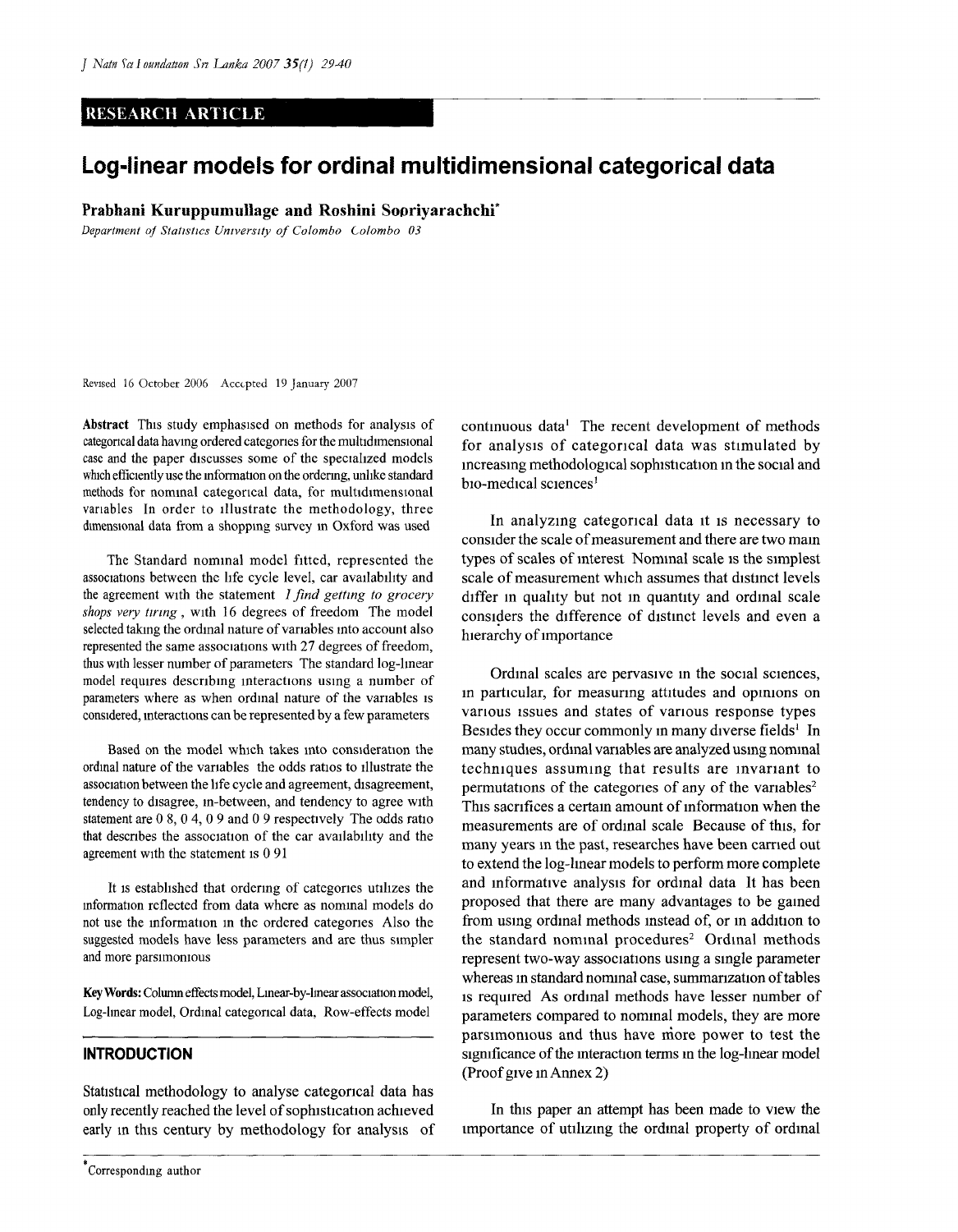variables in the analysis of categorical data and determine if any differences occur in the results obtained from these ordinal models when compared to standard categorical data techniques that treat all the variables as nominal.

Application of these theories have been discussed by several authors<sup>1,2,3,4</sup> only for two-way tables, where as in this paper attention is paid to application of these theories to the multi-dimensional case. In order to demonstrate the usage of orderings of categories, data from a Shopping Survey in Oxford<sup>5</sup> was used. There were three variables of interest namely, the life cycle levels, car availability and the agreement with the statement *'Ifind getting to grocery shops very tiring.* Section three provides a description of the levels of each of these three variables. This three dimensional example can easily be generalized to the multidimensional case.

The objectives of this study were to explore the advantages of considering the ordering of levels of categorical variables with respect to:

- i. Obtaining simpler models which are easily interpretable
- ii. Providing easier quantification of associations
- iii. Improving the power to test the significance of the interaction terms in the log-linear model

Section 2 of this paper introduces the theory behind the methods used for the study and section 3 provides an illustration using an example. Section 4 discusses the results and draws conclusions. Annex 1 provides some vital proofs and tables required to understand the usage of considering the ordinal nature of variables and Annex 2 gives a proof that ordinal models have more power to detect interactions when compared to nominal models.

# **METHODS AND MATERIALS**

The main aspect of this study was to explore the advantages of considering the ordering of levels of categorical variables.

In order to visualize the above mentioned advantages it is necessary that the data is analyzed in both ways, by treating levels as nominal and by considering the natural orderings of the levels.

The models that were used in the analysis were as follows.

- a. Standard log-linear model<sup>6</sup>.
- b. Linear-by-Linear Association in Two-Way Tables<sup>2</sup>.
- c. Row Effects Model<sup>2</sup>.

*Standard Log-Linear Model<sup>5</sup> :* The form of the log-linear model under the null hypothesis,  $H_0$ : Independence of two variables X and Y for the simplest case of two binary variables in the case of a  $I \times J$  contingency table is

$$
log_e(e_{i}) = \mu + \lambda_i^X + \lambda_i^Y
$$
;  $i = 1, ..., I$  and  $j = 1, ..., J$  .....(1)

where

 $\mu$  denotes the overall mean,  $\lambda_i^X$  denotes the effect of i<sup>th</sup> level of X, and  $\lambda_i^Y$  denotes the effect of j<sup>th</sup> level of Y.  $e_n$  is the *expected value of the cell formed by the ith level ofX and the*  $i^{th}$  *level of Y.* 

and the saturated model<sup>2</sup> is

$$
log_e(e_y) = \mu + \lambda_i^X + \lambda_j^Y + \lambda_j^{XY}
$$
,  $i = 1, ..., I$  and  $j = 1, ..., J$ .....(2)

Here the terms with two subscripts pertain to partial associations between the corresponding variables. For the standard log-linear model, independence is given by the null hypothesis  $H_a$ :  $\lambda_a$ <sup>*xY*</sup> = 0 for all  $i = 1, ..., I$  and  $j = 1, ..., J$ .

The likelihood ratio test statistic for testing  $H_0$  is  $L_R = G_l^2 - G_2^2$ . The notation  $G_k^2$  denotes the deviance of model k where  $k=1$ , 2. Under  $H_0$ ,  $L_R$  has an asymptotic chi-square distribution with *(1-1) (J-l)* degrees of freedom. This result can be used to test  $H<sub>a</sub>$ .

*Linear-by-linear association in two-way tables<sup>2</sup> :* For twoway tables one rarely expects the independence model to fit well. For a model to have much scope it must allow association, yet retain some residual degrees of freedom, that is, it nests between the independence model and the saturated model. The linear-by-linear model is a simple model of this type for association between two ordinal variables.

The model requires assigning scores  $\{u\}$  and  $\{v\}$  to the rows and columns. To reflect category orderings we take  $u_1 \le u_2 \le \ldots u_r$  and  $v_2 \le v_3 \le \ldots v_r$ . It is then possible rather than going directly to the fully saturated model to explore the model which has an interaction structure that directly reflects the ordering of the rows and columns and of the scores  $\{u\}$  and  $\{v\}$ .

The linear-by-linear association model is then

$$
log_e(e_u) = \mu + \lambda_i^x + \lambda_i^y + \beta u_i v_i
$$
;  $i = 1, ..., I$  and  $j = 1, ..., J$  ....(3)

Where  $e_{ij}$  is the expected value for the cell made up by the  $i^{\text{th}}$  row and  $j^{\text{th}}$  column,  $\mu$  represents the overall mean effect,  $\lambda_i^X$  represents the effect of the *i*<sup>th</sup> level of the variable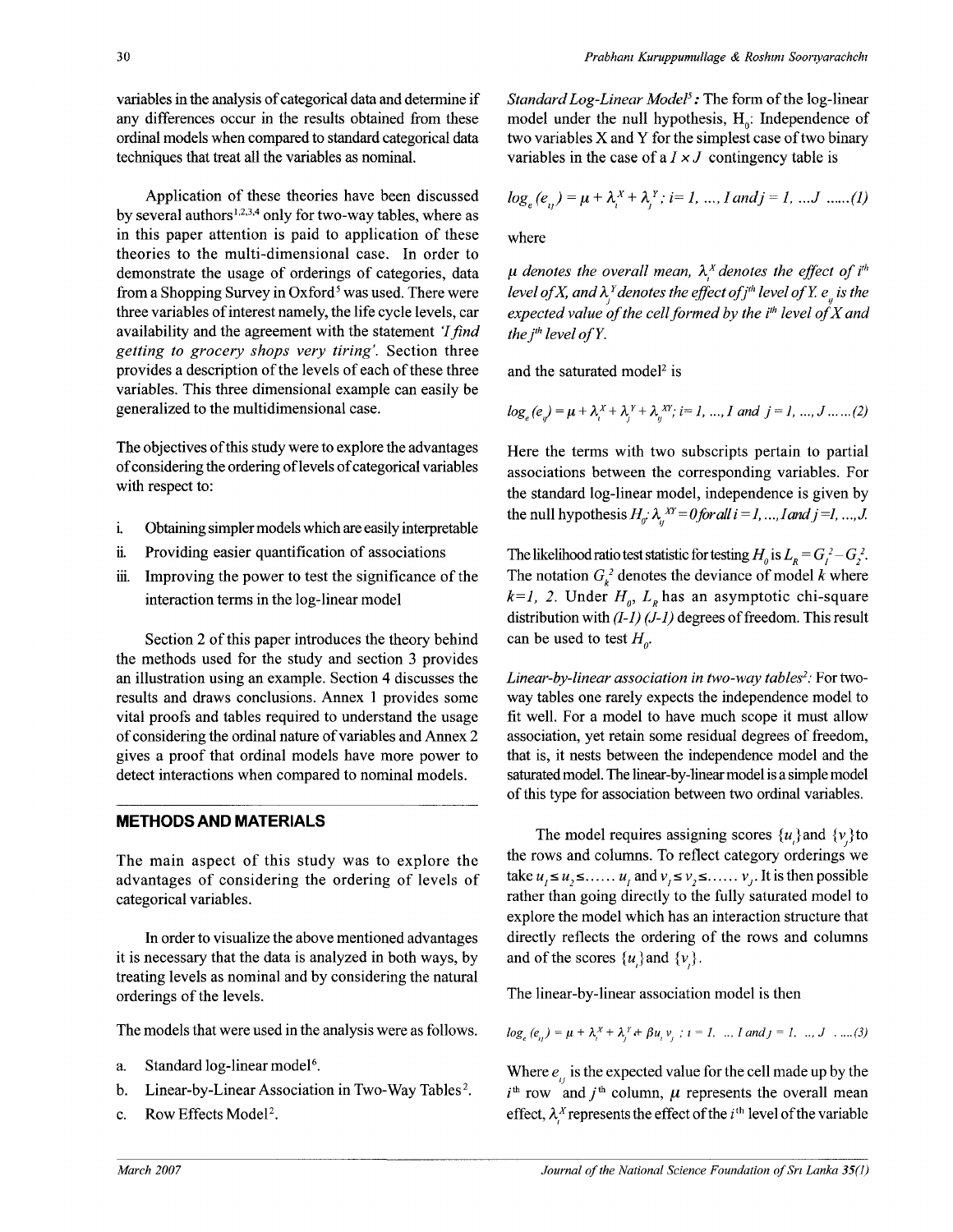$X, \lambda^Y$  represents the effect of the  $j^{\text{th}}$  level of the variable Y. Parameter  $\beta$  describes the association between X and Y. Values  $u_1$  and  $v_2$  are the known scores assigned to the rows and columns. Often the above model is taken as,

$$
\log_e(e_{ij}) = \mu + \lambda_i^X + \lambda_j^Y + \beta (u_i - \hat{u}) (v_j - \overline{v}) \qquad \dots (4)
$$

which is known as the *centered model*.

The independence model is a special case when  $\beta = 0$ . Since  $\{u\}$  and  $\{v\}$  are fixed the linear-by-linear association model has only one more parameter  $(\beta)$  than the independence model. Thus the degrees of freedom for the linear-by-linear association model are

$$
df = IJ - [I + (I-1) + (J-1) + I] = IJ - I - J
$$

Note that model (3) is unsaturated for tables with *J>2.* It is a special case of the saturated model (2), in which  $\lambda$ <sup>*XY*</sup> takes the form  $\beta u$ ,  $v$ . While the linear-by-linear association model requires one parameter  $(\beta)$  to describe association regardless of *I* and *J* the saturated model requires  $(I-1)(J-1)$ parameters. In many applications the choice of scores will reflect assumed distances between midpoints of categories for an underlying interval scale. Equally spaced scores result in the simplest interpretation for the model discussed in this section. In practice, the integer scores  ${u_{i} = i}$  and  ${v_{i} = j}$  are most commonly used.

*Row effects model<sup>2</sup>* : Here the row variable  $(X)$  is treated as nominal and column variable *(Y)* as ordinal. The model is appropriate for two-way tables with ordered column classifications. The ordered scores  $v_i \le v_j \le \ldots \ldots \ldots v_i$  are assigned to reflect the ordering of the columns. The rows are now unordered (nominal). Using the linear-by-linear structure as before and replacing the ordered values  $\{\mu\}$  in the linear-by-linear association model by the unordered parameters gives the row effects model

$$
log_e (e_y) = \mu + \lambda_i^X + \lambda_j^Y + \mu_i v_j \qquad \qquad \dots \dots (5)
$$

The degrees of freedom for this model is  $df = total$ *cells - number of independent parameters = (I-l)(J-2)* 

*Direct ordinal test of independence:* For the linear-bylinear association model, independence is given by the null hypothesis  $H_a$ :  $\beta = 0$ . The likelihood ratio test statistic for testing  $H_0$  is,  $G^2$  (*I* | *L* × *L*) =  $G^2$  (*I*) -  $G^2$  (*L* × *L*). The notation  $G^2$  (*I)* represents the deviance of the standard nominal model and  $G^2(L \times L)$  represents the deviance of the linear-by-linear model. The likelihood ratio statistics  $G^2$  (I | L  $\times$  L) is the difference of these two deviances and

measures to what extent the nominal model is a better fit compared to the linear-by-linear model. When the *L x L*  model holds, the ordinal test using  $G^2$  (1/L x L) is asymptotically more powerful than the test using  $G^2$  (I) (Proof give in Annex 2). The power of a chi-squared test increases when degree of freedom decreases, for fixed non-centrality. When the *L x L* model holds, the noncentrality is the same for  $[G<sup>2</sup>(I | L \times L)]$  and  $G<sup>2</sup>(I)$ . Thus,  $G<sup>2</sup>(I/L \times L)$  is more powerful.

*Likelihood Equations and Model Fitting:* The Poisson log-likelihood  $L(\theta) = \sum_i p_n \log_e e_n - \sum_i \sum_i e_i$  simplifies for the *L* × *L* model  $log_e(e_a) = \mu + \lambda_i^X + \lambda_i^Y + \beta u_i v_i$  to

$$
L(\underline{\theta}) = n\mu + \sum_{i} n_{i+} \lambda_{i}^{x} + \sum_{j} n_{+j} \lambda_{j}^{y} + \beta \sum_{i} \sum_{j} u_{i} v_{j} n_{ij} -
$$
  

$$
\sum_{i} \sum_{j} \exp \left(\mu + \lambda_{i}^{x} + \lambda_{j}^{y} + \beta u_{i} v_{j}\right) \qquad ...... (6)
$$

Here  $\theta$  is the parameter vector  $(\lambda_1^x, \dots, \lambda_j^x, \lambda_j^x, \dots, \lambda_j^x, \beta)$ . Differentiating  $L(\theta)$  with respect to  $(\lambda_i^X, \lambda_j^Y, \beta)$  for  $i = 1, \dots, I$ ,  $j = 1, \ldots, J$  and setting the three partial derivatives equal to zero yields likelihood equations

$$
\hat{e}_{i+} = n_{i+} \qquad \qquad ; \ i = 1, \ \ldots, I \qquad \qquad \ldots (7)
$$

$$
\hat{e}_{+j} = n_{+j} \qquad j = 1, ..., J \qquad ...(8)
$$

$$
\Sigma_i \Sigma_j u_i v_j \hat{e}_{ij} = \Sigma_i \Sigma_j u_i v_j n_{ij} \qquad \qquad \dots (9)
$$

Where a  $(+)$  sign corresponds to summing over the corresponding suffix and a hat sign  $(^\wedge)$  corresponds to the maximum likelihood (ML) estimate.

Iterative methods such as Newton-Raphson yield the ML fit.

Let 
$$
p_{ij} = n_{ij}
$$
 and  $\hat{\pi}_{ij} = \frac{\hat{e}_{ij}}{n}$ 

The third likelihood equation *{equation (9)}* implies that

$$
\Sigma_i \Sigma_j u_i v_j \hat{\pi}_{ij} = \Sigma_i \Sigma_j u_i v_j p_{ij} \qquad \qquad \dots (10)
$$

Since marginal distributions and marginal means and variances are identical for fitted and observed distributions, the equation (9) implies that the correlation between the scores for X and Y is the same for both distributions. The fitted counts display the same positive or negative trend as the data.

Since  $\{u_i\}$  and  $\{v_i\}$  are fixed, the  $L \times L$  model  $log_e(e_i) = \mu + \lambda_i^x + \lambda_i^y + \beta u_i^y$  has only one more parameter  $(\beta)$  than the independence model. Its residual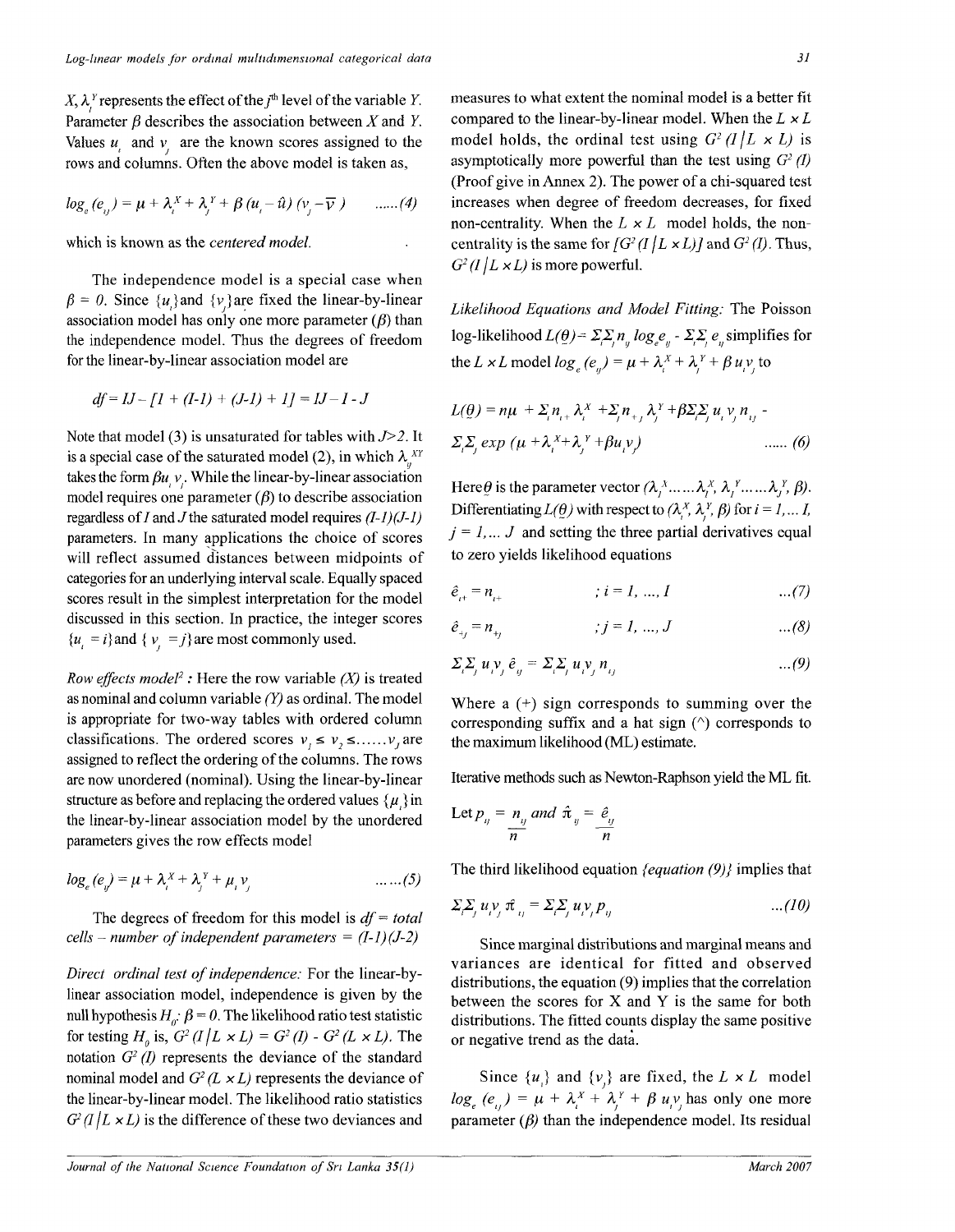$df = IJ - I - J$  is unsaturated for all other tables except for  $2 \times 2$  tables.

*Ordinal variables in models for multi-way tables:*  Generalizations of association models can be used for multidimensional tables with ordinal responses. In three dimensions, the rich collection of models includes

- 1. association models that are more parsimonious than the nominal model *(XY, XZ, YZ).*
- *2.* models permitting heterogeneous association that, unlike model *(XYZ),* are unsaturated.

Models for association that are special cases of *(XY,*   $XZ$ ,  $YZ$ ) replace  $\lambda$  association terms by structured terms that account for ordinality. For instance, when both  $X$  and  $Y$  are ordinal, alternatives to  $\lambda_n^{XY}$  are a linear-by-linear term  $\beta u_y$ , a row effects term  $\mu$ <sub>*y*</sub>, or a column effects term  $u$ <sub> $\lambda$ ; these</sub> provide a stochastic ordering of conditional distributions within rows and columns, or just within rows, or just within columns. With a linear-by-linear term the model is,

$$
log_e e_{yk} = \mu + \lambda_i^X + \lambda_j^Y + \lambda_k^Z + \beta u_i v_j + \lambda_k^{XZ} + \lambda_k^{YZ} \dots (11)
$$
  
\n $i = 1, ..., 1; \quad j = 1, ..., J; \quad k = 1, ..., K$ 

The conditional odds ratio  $\theta_{u(k)}$  then satisfies

$$
log_e \theta_{y(k)} = \beta (u_{i+1} - u_i) (v_{j+1} - v_j)
$$
 for all k

The  $u_i$ 's and  $v_i$ 's are as defined before.

**' J** 

The association is the same in different partial tables, with homogeneous linear-by-linear XY association. When the association is heterogeneous, structured terms for ordinal variables make effects simpler to interpret than in the saturated model. For instance, the heterogeneous linear-by-linear association XY model

$$
log_e e_{yk} = \mu + \lambda_i^X + \lambda_j^Y + \lambda_k^Z + \beta_k u_i v_j + \lambda_k^{XZ} + \lambda_k^{YZ} \dots (12)
$$

allows the *XY* association to change across levels of Z. With unit-spaced scores,

$$
\log_{\alpha} \theta_{\mu(k)} = \beta_k \text{ for all } i \text{ and } j
$$

It has uniform association within each level of Z, but heterogeneity among levels of Z in the strength of association. Fitting it corresponds to fitting the *L x L*  model separately at each level of Z.

### **3. An example**

In order to illustrate the methodology, data from a Shopping Survey in Oxford<sup>4</sup> was used. Three ordinal variables were considered for the illustration and those were life cycle levels, car availability, and agreement with the statement *T find getting to grocery shops very* tiring'. The variable *life cycle levels* has three levels as middle-aged, younger people with children and younger people without children. The variable *car availability* also has three levels as no car availability, some car availability and full car availability. The third variable has five levels as disagree, tend to disagree, in between, tend to agree, and agree.

In order to visualize the advantages of considering the natural ordering of variables, first the standard loglinear model was obtained using the forward selection technique<sup>2</sup> . SAS *PROC CATMOD* was used to obtain the standard log-linear model and *PROC* GENMOD was used when ordinal nature is considered. The respective constraints for these procedures were sum of parameters equals zero and parameter for last level equals zero.

The selected standard nominal model to represent the associations was as follows.

*Model A* 

$$
log_e (e_{yk}) = const + (life)_{i} + (car)_{j} + (agree)_{k} + (car*agree)_{ik} + (life*agree)_{ik} + (life*car)_{ij} \qquad ... (13)
$$

Using the likelihood ratios, goodness of fit of the above model was assessed. The corresponding hypothesis is;

### *HQ: Selected model represents associations well enough*

*vs* 

### *H: Selected model does not represent associations well enough*

The deviance of the chosen model is 24.2046. Under  $H<sub>a</sub>$  the deviance has an asymptotic chi-square distribution with 16 degrees of freedom. Since the calculated deviance is less than  $\chi^2$ <sup>16</sup>  $\chi^2$ <sup>16</sup>  $\chi^2$ <sup>6</sup> (= 26.2962), the null hypothesis of well fitted model should not be rejected at 5% significance level. The p-value of the selected model when compared with the saturated model is 0.0851 which implied that the chosen model represent the associations well. Hence the best standard log-linear model to represent the associations between the variables *life cycle levels, car availability and agreement with the statement* was taken to be model A.

It is clear from the selected standard log-linear model that all variables *(car availability, life cycle levels, and agreement with the statement)* are associated. However these associations do not change with the level of the third variable.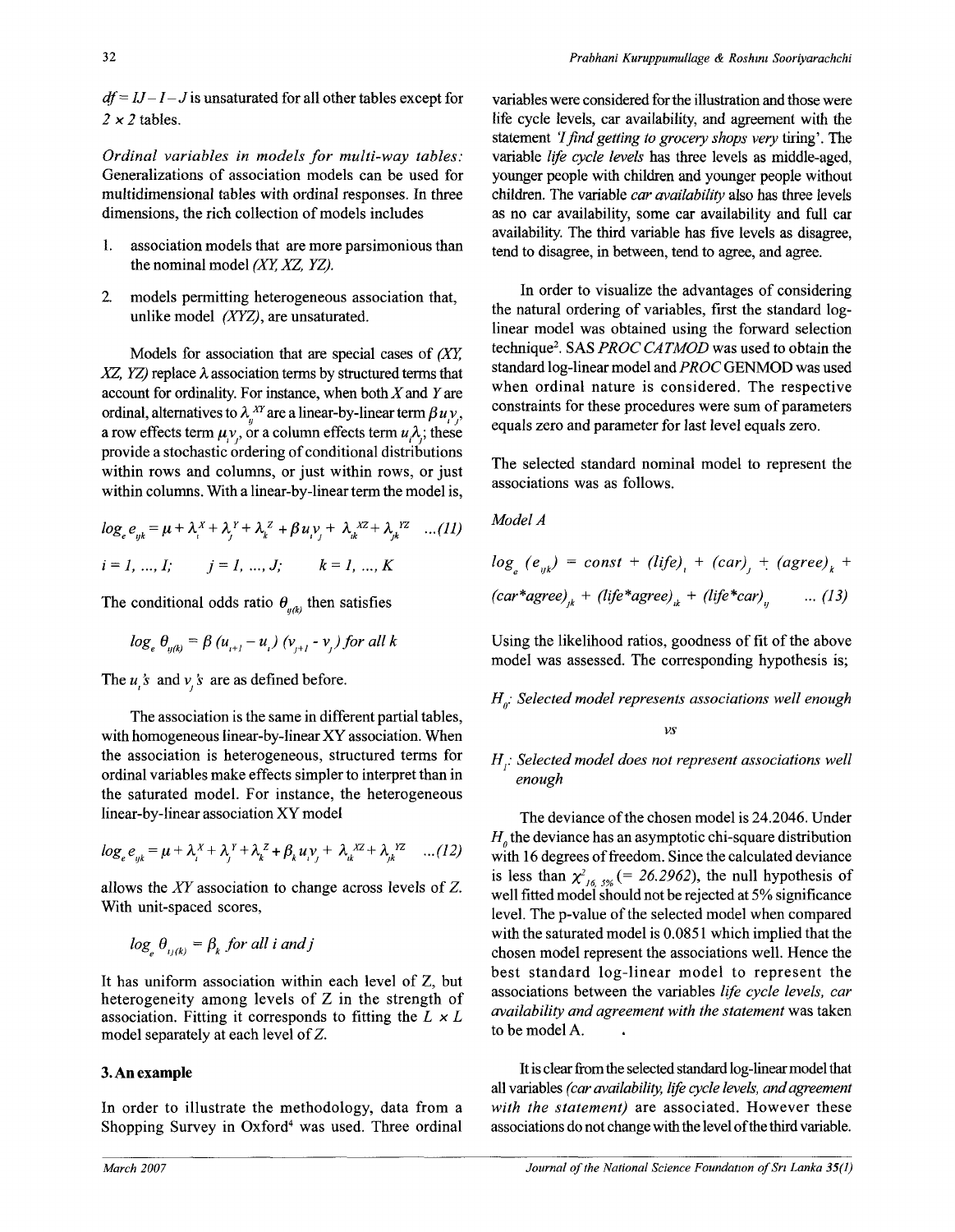After obtaining a model to represent the associations between the variables by ignoring the natural orderings of the variables it is of interest to fit a model which utilizes the natural orderings of the variables.

As the *backward elimination procedure<sup>2</sup>* is to be used in selecting the most representative model by utilizing the natural orderings of the variables, the model fitting was started by taking the selected standard model into account. The strategy adopted in model selection was to first examine whether any nominal terms can be replaced by linear by linear interaction terms and second to examine whether remaining nominal terms can be replaced by roweffect or column-effect terms. In doing this two things are considered.

Initially the term resulting in the largest p-value *(>0.05)* for the difference in deviance is selected and then the goodness of fit of this selected model is examined (using p-value). Only if both the p-values of the difference in deviance and goodness of fit are not significant *(>0.05)*  is the relevant term selected.

*Selection of linear-by-linear interaction term(s):*When considering model A it is clear that the first two-factor interaction term that was chosen to be treated as linear was *car\*agree.* It was found that both these ordinal variables could be treated as linear without making any significant changes to the goodness of fit of the selected standard log-linear model. The results obtained in each of the cases are tabulated in table 3.1.

The notation  $s_i^{i j e} = i$  represents the scores associated with the variable *life(life cycle)* when treated as linear,  $u_i^{car} = j$  represents the scores associated with the variable *car(car availability)* when treated as linear and  $v<sub>i</sub><sup>agree</sup> = k$  represents variable *agree(agreement with the statement)* when treated as linear.

When the deviance increments with respect to model A were considered it was seen that, the model in which both the variables *car* and *agree* were treated as linear resulted in the largest p-value *(0.1502)* and is greater than 0.05. Thus it is possible to treat both variables in the term *car \* agree* in model (12) as linear. The p-value of the model for the goodness of fit is 0.053 which is marginally higher than 0.05. This shows that while the fit of the model is not excellent it is adequate.

#### *Model B:*

$$
log_e (e_{ijk}) = const + (life)_i + (car)_j + (agree)_k + [(u_j^{car} * v_k^{agree})] + (life * agree)_{ik} + (life * car)_{ij}
$$
...(14)

Then the next two-way interaction terms were treated as linear-by-linear terms and the results are summarized in table 3.2.

It is revealed from the Table 3.2 that the largest p-value corresponding to the difference is 0.0894 in model in which both variables *life(life cycle)* and *agree (agreement with the statement)* are **treated** as **linear. This** 

Table 3.1: Summary statistics obtained by treating each of the interactions linear in model A

| Model                                                                                                                                                   | Deviance | Degree of<br>freedom | Difference with<br>model A |                | p-Value of<br>difference |  |
|---------------------------------------------------------------------------------------------------------------------------------------------------------|----------|----------------------|----------------------------|----------------|--------------------------|--|
|                                                                                                                                                         |          |                      | Deviance                   | DF             |                          |  |
| Model A                                                                                                                                                 | 24.2046  | 16                   |                            |                |                          |  |
| $log (e_{ijk}) = const + (life)_{i} + (car)_{i} + (agree)_{k}$<br>+ $(u_i^{car} * v_i^{agree})$ + (life*agree) <sub>ik</sub> + (life*car) <sub>ii</sub> | 34.9491  | 23                   | $10.7445$ <sup>*</sup>     | 7              | 0.1502                   |  |
| $log (e_{ijk}) = const + (life)_{i} + (car)_{i} + (agree)_{k}$<br>+ $(car_i *agree_k) + (s_i^{life} * v_k^{agree}) + (life * car)$                      | 35.8763  | 23                   | $11.6717$ <sup>*</sup>     | $\overline{7}$ | 0.1119                   |  |
| $log_{1}(e_{ijk}) = const + (life)_{i} + (car)_{i} + (agree)_{k}$<br>+ $(car_i * agree_k)$ + $(life * agree)_{ik}$ + $(s_i^{life} * u_i^{car})$         | 36.4599  | 19                   | 12.2553                    | 3              | 0.0066                   |  |

• *Deviance increment not significant at 5% level* 

*Journal of the National Science Foundation of Sri Lanka 35(1)* March 2007 **March 2007**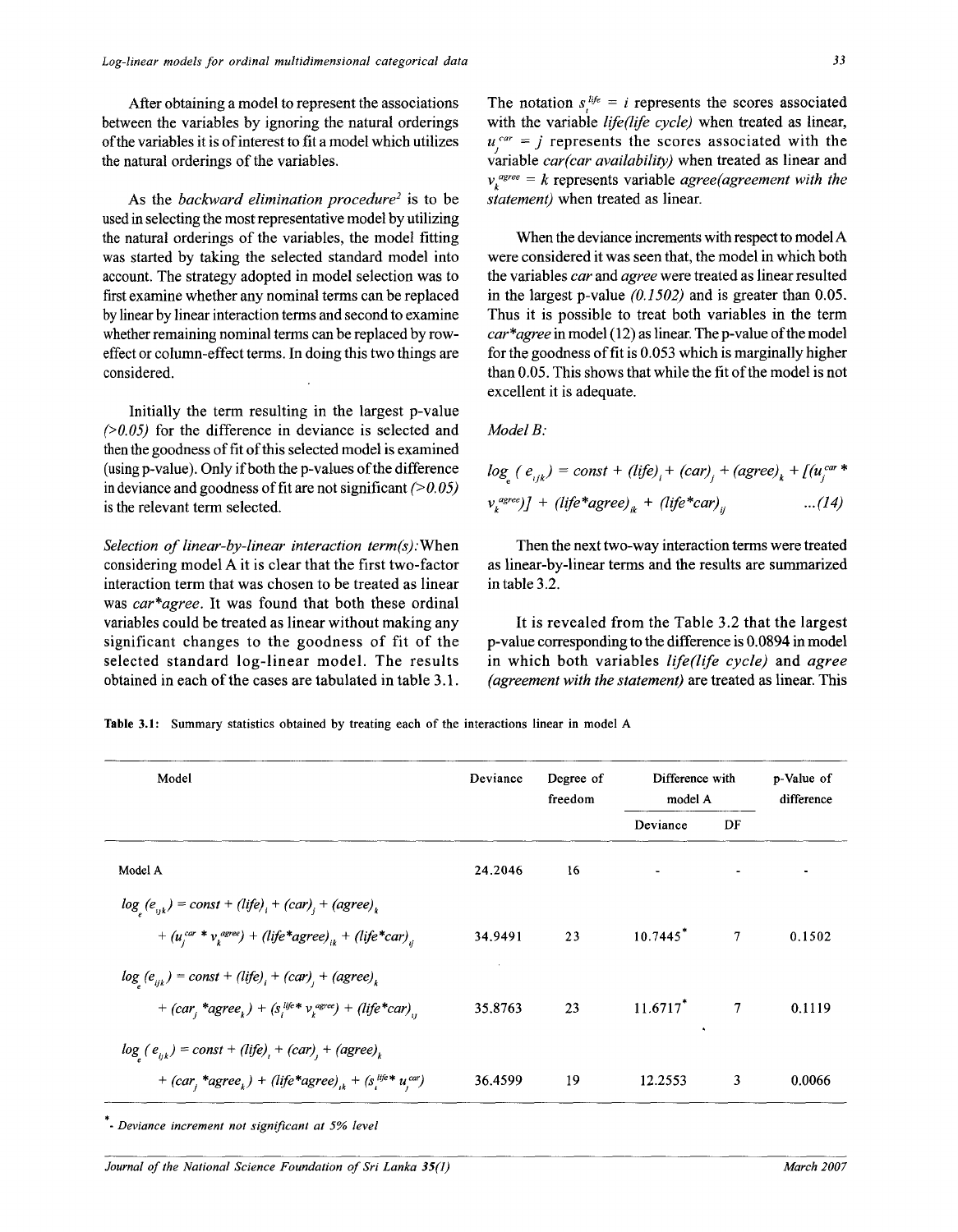| Model                                                                                                                                                                                        | Deviance<br>freedom | Degree of | Difference with<br>model B |    | p-Value of<br>difference |
|----------------------------------------------------------------------------------------------------------------------------------------------------------------------------------------------|---------------------|-----------|----------------------------|----|--------------------------|
|                                                                                                                                                                                              |                     |           | Deviance                   | DF |                          |
| Model B                                                                                                                                                                                      | 34.9491             | 23        |                            |    | $\overline{\phantom{a}}$ |
| $log_{l}(e_{ijk}) = const + (life)_{l} + (car)_{l} + (agree)_{k}$<br>+ $(u_i^{car} * v_i^{agree}) + (s_i^{life} * v_i^{agree}) + (life * car)_n$                                             | 47.3077             | 30        | $12.3586*$                 | 7  | 0.0894                   |
| $log_{x}$ (e <sub>uk</sub> ) = const + (life) <sub>1</sub> + (car) <sub>1</sub> + (agree) <sub>k</sub><br>+ $(u_i^{car} * v_i^{agree})$ + $(life * agree)_{ii}$ + $(s_i^{life} * u_i^{car})$ | 47.5162             | 26        | 12.5671                    | 3  | 0.0057                   |

**Table 3.2:** Summary statistics obtained by treating each of the interactions linear in model B

*Deviance increment not significant at 5% level* 

**Table** 3.3: Summary statistics obtained by treating each of the interactions row-effects/column-effects in model B

| Model                                                                                                                                                | Deviance | Degree of<br>freedom |            | Difference with<br>model A |        |
|------------------------------------------------------------------------------------------------------------------------------------------------------|----------|----------------------|------------|----------------------------|--------|
|                                                                                                                                                      |          |                      | Deviance   | DF                         |        |
| Model B                                                                                                                                              | 34.9491  | 23                   |            |                            |        |
| $log_{1}(e_{ijk}) = const + (life)_{i} + (car)_{j} + (agree)_{k}$<br>+ $(u_i^{car} * v_k^{agree})$ + $(s_i^{life} * agree_i)$ + $(life * car)_n$     | 39.2052  | 27                   | $4.2561^*$ | $\overline{4}$             | 0.3725 |
| $log_{a}(e_{ijk}) = const + (life)_{i} + (car)_{j} + (agree)_{k}$<br>+ $(u_i^{car} * v_i^{agree})$ + $(life_i * v_i^{agree})$ + $(life * car)_{ii}$  | 43.5848  | 29                   | $8.6357$ * | 6                          | 0.1951 |
| $log_{e} (e_{ijk}) = const + (life)_{i} + (car)_{j} + (agree)_{k}$<br>+ $(u_i^{car} * v_k^{agree})$ + $(life * agree)_{ik}$ + $(s_i^{life} * car_i)$ | 44.3399  | 25                   | 9.3908     | $\overline{2}$             | 0.0091 |
| $log_{1}(e_{nk}) = const + (life)_{i} + (car)_{i} + (agree)_{ks}$<br>+ $(u_i^{car} * v_k^{agree})$ + $(life * agree)_{ik}$ + $(life_i * u_i^{car})$  | 39.3906  | 25                   | $4.4415*$  | $\overline{2}$             | 0.1085 |

- *Deviance increment not significant at 5% level* 

value is greater than 0.05 and thus the model is not significantly different from model B. But it is to be noticed that the goodness of fit p-value of this model is  $0.0232$ which implies that the model does not fit well. Thus this model was not chosen.

Thus it was concluded that the only linear-by-linear term that could be included in the model is  $(u_i^{car} * v_k^{agree})$ .

*Selection of row-effects/column effects interaction term(s):*  After selecting the linear-by-linear terms, it was attempted to make other two-way interaction terms row-effects/columneffects by using the same strategy used in the above section.

The two-way interaction terms *life\*agree* and *life\*car*  were treated as row-effects and column-effects terms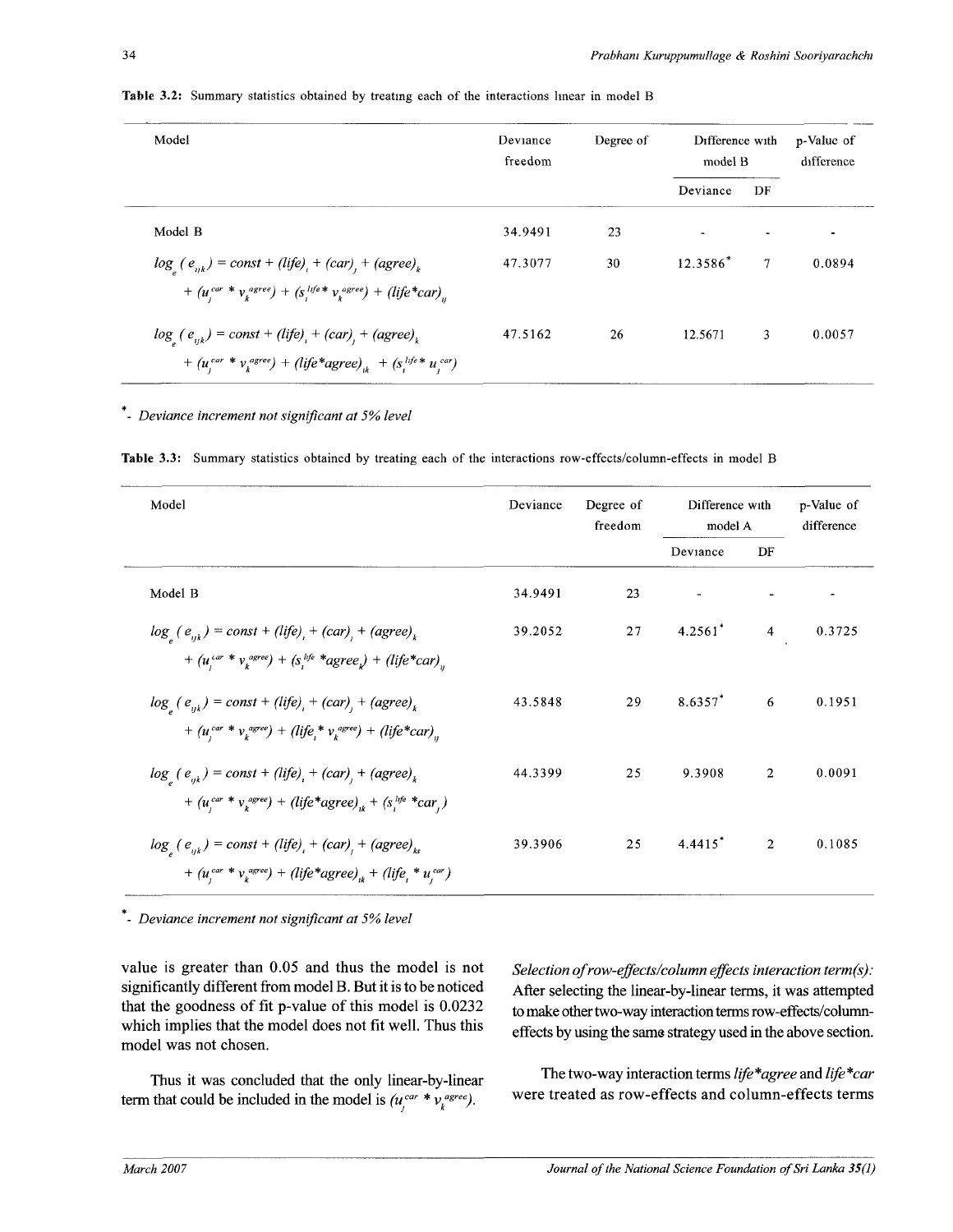respectively and the results are summarized Table 3.3.)Table 3.3 reveals that the largest p-value corresponding to deviance difference is 0.3725 which is greater than 0.05. This is when variable *lifeflife cycle)* is treated as linear and variable *agree(agreement with the statement)* is treated as factor in the two-factor interaction *life\*agree.* Thus it could be concluded that two-way interaction *life\*agree* could be treated as row-effects term. When the goodness of fit p-value of the model *(=0.0607)*  is considered it is clear that this model fits well at 5% significance level. Thus the selected model is as follows.

*Model C:* 

$$
log_e (e_{ijk}) = const + (life)_i + (car)_j + (agree)_k + (u_j^{car} * v_k^{agree}) + (s_i^{life} * agree_k) + (life * car)_i, \qquad ...(15)
$$

The similar procedure was applied to obtain more row-effects/column-effects terms and the results are summarized in Table 3.4.

The largest p-value corresponding to deviance difference is 0.1088 which is greater than 0.05. Thus the model is not significantly different from model C. But when the goodness of fit of the model is considered it is seen that this model does not fit well as the p-value corresponding to the model *0.0397* is less than *0.05.* Thus this model is not selected and it is concluded that model C is the best model obtained by taking the natural orderings of the variables into account.

When referring the model C it could be seen that the model C is a combination of a linear-by-linear association

term  $(u_i^{car} * v_k^{agree})$ , a row-effects term  $(s_i^{life} * agree_k)$  and two-way nominal interaction term between (life \*car).

After selecting the model, it is necessary to assess the goodness of fit of the selected model. The following hypothesis is used for this.

# *HQ: Selected model represents associations well enough vs*

# *H}: Selected model does not represent associations well enough*

The deviance of the selected model is 39.2052 with 27 degrees of freedom. This value is compared with the corresponding chi-square table value  $\chi^2_{27.5\%}(=40.1133)$ And it is seen that the value of the deviance of the chosen model is less than the corresponding chi-square table value. Also the p-value of the selected model is  $0.0607$  ( $> 0.05$ ) which implied that the chosen model represents associations well. Thus it is possible to conclude at the 5% significance level that there is no sufficient evidence to say that the chosen model does not fit well enough. Hence the best model to represent the associations between factors life cycle level, car availability, and agreement with the statement *'I find getting to grocery shops very* tiring' after considering the natural orderings of the appropriate variables is model C.

Also it is necessary that the selected model does not deviate significantly from the standard log-linear model. Thus a comparison of the standard log-linear model and the combination model obtained by considering the natural ordering were compared.

Table: 3.4 - Summary statistics obtained by treating each of the interactions row-effects/column-effects in model C

| Model                                                                             | Deviance | Degree of<br>freedom | Difference with<br>model B |                | p-Value of<br>difference |
|-----------------------------------------------------------------------------------|----------|----------------------|----------------------------|----------------|--------------------------|
|                                                                                   |          |                      | Deviance                   | DF             |                          |
| Model C                                                                           | 39.2052  | 27                   | ٠                          | $\blacksquare$ | $\overline{\phantom{a}}$ |
| $loga(eijk) = const + (life)i + (car)j + (agree)k$                                | 47.3058  | 29                   | 8.1006                     | $\overline{2}$ | 0.0175                   |
| + $(u_i^{car} * v_k^{agree})$ + $(s_i^{life} * agree_k)$ + $(s_i^{life} * car_j)$ |          |                      |                            |                |                          |
| $log_{e}(e_{ijk}) = const + (life)_{i} + (car)_{j} + (agree)_{k}$                 |          |                      | $\bullet$                  |                |                          |
| + $(u_i^{car} * v_k^{agree})$ + $(s_i^{life} * agree_k)$ + $(life_i * u_i^{car})$ | 43.6409  | 29                   | $4.4357*$                  | $\overline{2}$ | 0.1088                   |

\*- *Deviance increment not significant at 5% level* 

*Journal of the National Science Foundation of Sri Lanka 35(1)* March 2007 **March 2007** *March 2007*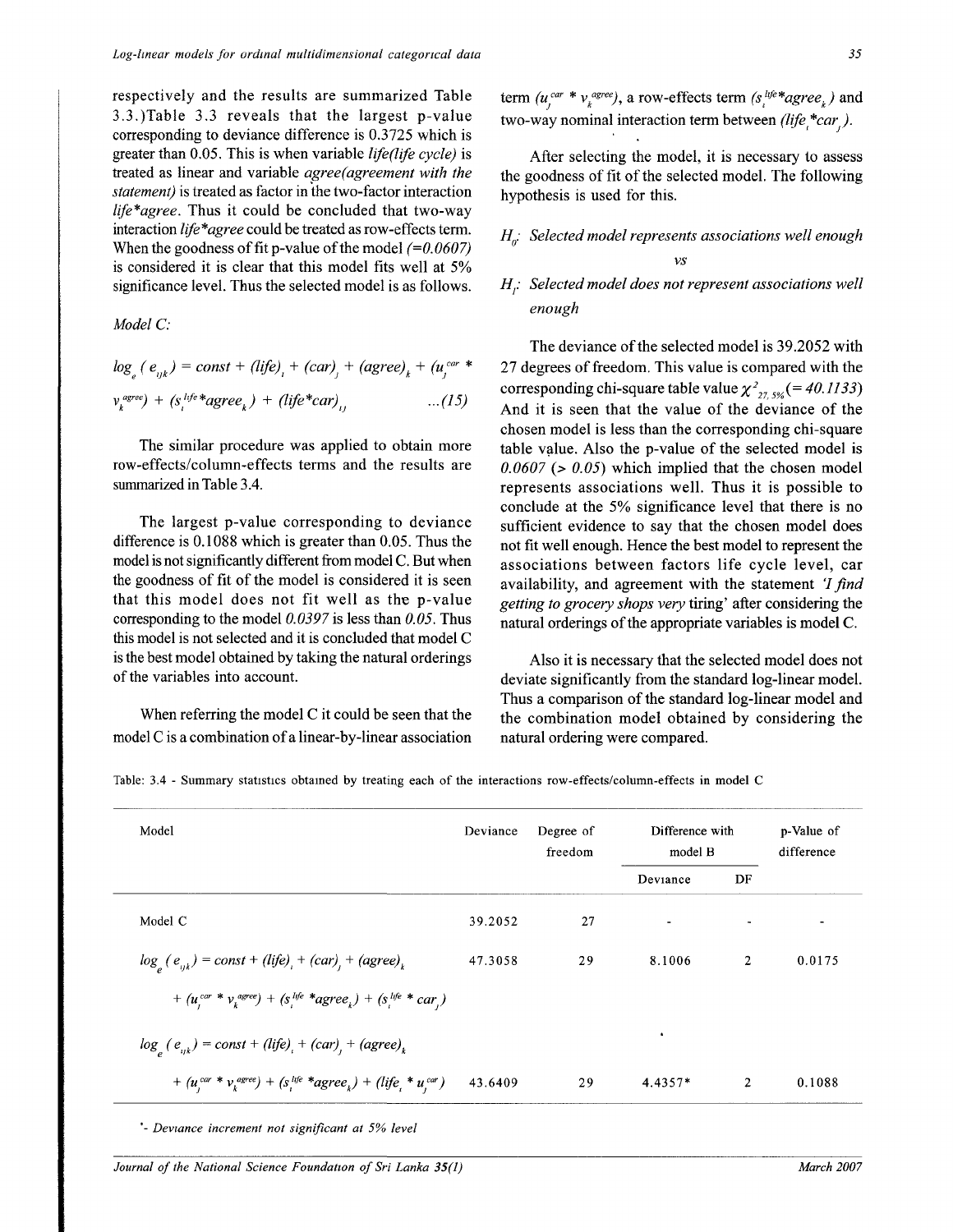*Model A:* 

The standard log-linear model obtained in this paper is as follows.

Model A:  
\n
$$
log_e(e_{ijk}) = const + (life)_{i} + (car)_{j} + (agree)_{k} + (car*agree)_{ik} + (life*agree)_{ik} + (life*car)_{ij}
$$

The combination model obtained in this paper by considering the ordinal property of the appropriate variables is as follows.

Model C:  
\n
$$
\log_e (e_{ijk}) = \text{const} + (life)_i + (\text{car})_j + (\text{agree})_k + (u_i^{car} * v_i^{agree}) + (s_i^{life} * \text{agree}_k) + (life * \text{car})_{ii}
$$

To assess whether the consideration of natural orderings of variables increase the deviance of the standard loglinear model, comparison of the model A and model C was done and the results are tabulated in table 3.5.

It is also known that this deviance increment follows an asymptotic chi-square distribution and thus the corresponding table value  $\chi^2$ <sup>1</sup> m/<sub>2%</sub> (= 19.6751) is used to assess the following hypothesis.

 $H_p$ *: There is no difference between the two models* 

*vs* 

*H<sub>i</sub>: There is a difference between the two models* 

As the deviance increment due to consideration of linearity of possible variables *(=15.0006)* is less than the corresponding chi-square table value  $\chi^2_{U, 5\%}$  (= 19.6751), it is concluded at 5% significance level not to reject the null hypothesis. Thus it could be concluded at 5% significance level that there is no sufficient evidence to say that the two models are significantly different with respect to the fit. Hence it is possible to select the *model C*  which had higher number of degrees of freedom and thus a simpler model. The whole idea behind this paper is to utilize information revealed by the natural orderings of the variables. And it was discovered that by considering the natural ordering of the variables, it is possible to save 11 degrees of freedom and could thus obtain a simpler model compared to the standard log-linear model.

*Parameter estimation, odds ratio calculation and model interpretation:* After selecting the model the interest is then to interpret the model using the parameter estimates and appropriate odds ratios. For two-way interactions where both the variables are treated as factors, it is attempted to look at the estimated parameters for a better interpretation.

Table 3.5: Summary statistics obtained in comparing *model A* with *model C* 

| Model   | Deviance | Degree of<br>freedom | Difference with<br>model 1 |           | p-Value of<br>difference |
|---------|----------|----------------------|----------------------------|-----------|--------------------------|
|         |          |                      | Deviance                   | DF        |                          |
| Model A | 24.2046  | 16                   | $\overline{\phantom{a}}$   | $\bullet$ |                          |
| Model C | 39.2052  | 27                   | 15.0006*                   | 11        | 0.1825                   |

*Deviance increment not significant at 5% level* 

Table 3.6: Parameter estimates of two-factor association *life cycle levels & car availability .* 

|                  |                       | Life cycle levels |                                   |                                      |  |
|------------------|-----------------------|-------------------|-----------------------------------|--------------------------------------|--|
|                  |                       | Middle<br>aged    | (younger people)<br>with children | (younger people)<br>without children |  |
| Car Availability | No car availability   | 0.1475            | $-0.4621$                         | 0.0000                               |  |
|                  | Some car availability | 0.5022            | 0.1509                            | 0.0000                               |  |
|                  | Full car availability | 0.0000            | 0.0000                            | 0.0000                               |  |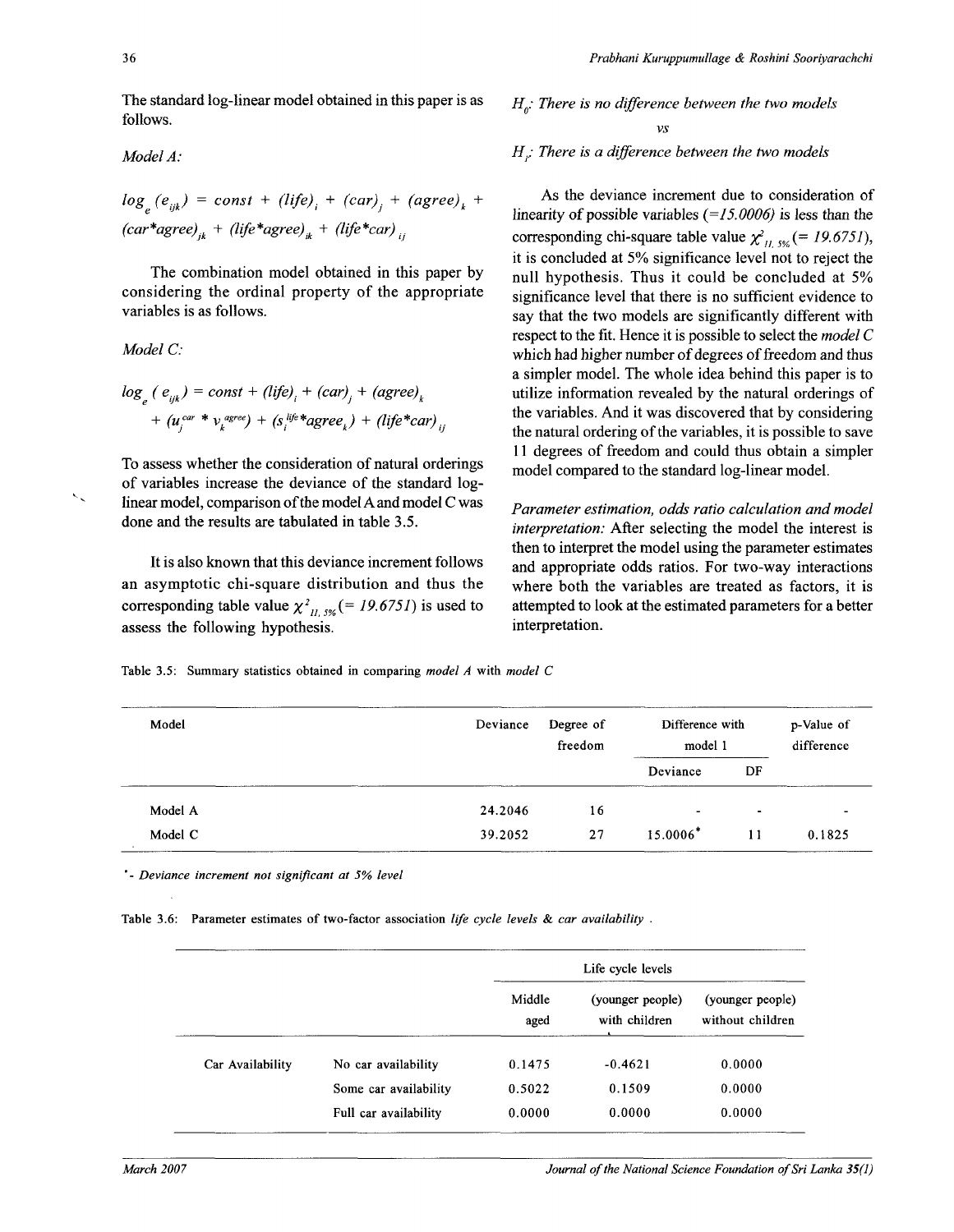It is seen that middle-aged people had a high chance to have some car availability compared to younger people without children. Also the chance of having no car availability for younger people with children is lower than the younger people without children.

To interpret the associations with linear effects relative odds ratios are calculated and have been explained below. As in the two-way interaction *life\*agree,* it is found that variable *life* behaves linearly and the corresponding odds ratio is obtained for this case.

The estimates corresponding to first four levels of the agreement with the statement with respect to the respondents who had agreed with the statement are *agree j = 0.2316, agree2* = *0.8061, agree3 = 0.0092 and*   $a\text{gr\^e}e_4 = 0.1273$ . The further  $a\text{gr\^e}e_i$  falls in the positive direction, the greater the tendency for the respondents with level of agreement *i* to locate at the maximum life cycle level (i.e: younger people without children) relative to respondents who have agreed to the statement. In this case younger people without children have disagree with the statement *'I find getting to grocery shops very tiring'*  than the younger people with children and middle-aged people.

The derivation of the estimated odds ratios are given in the Annex 1. All estimated log odds ratios are negative indicating a tendency for middle aged people to agree with the statement.

### When  $k=1$ ;

The estimated odds that a respondent who has agreed with the statement being younger person without children instead of younger person with children, or being younger person with children instead of middle-aged, are 0.8 times  $\{exp(-0.2316) = 0.7933\}$  the corresponding estimated odds for a respondent who has disagreed with the statement. The 95% confidence interval is *(0.6274, 1.0030).* As one is included in the confidence interval, null hypothesis  $\theta = I$  is not rejected. This indicates that there is no difference in odds, of being younger person without children instead of younger person with children, or being younger person with children instead of middleaged, between respondents who have agreed and disagreed with the statement.

However here the upper limit is only just above one and therefore the result is nearly significant Thus, it could be concluded that the estimated odds that a respondent who finds getting to grocery shops very tiring being younger person without children instead of younger person with children, or being younger person with children instead of middle-aged is around 0.8 times less compared to a respondent who does not find getting to grocery shops very tiring.

### When *k=2;*

The estimated odds that a respondent who has agreed with the statement being younger person without children instead of younger person with children, or being younger person with children instead of middle-aged, are 0.4 times  $\{exp(-0.8061) = 0.4466\}$  the corresponding estimated odds for a respondent who has tend to disagreed with the statement. The 95% confidence interval is *(0.2773, 0.7194). As* one is not included in the confidence interval, null hypothesis  $\theta = I$  is rejected. Thus the confidence interval supports the conclusions taken using odds ratio. Thus it is concluded that the estimated odds that a respondent who finds getting to grocery shops very tiring being younger person without children instead of younger person with children, or being younger person with children instead of middle-aged is less (0.4 times) comparatively to a respondent who does not tend to find getting to grocery shops very tiring.

### When *k=3;*

The estimated odds that a respondent who has agreed with the statement being younger person without children instead of younger person with children, or being younger person with children instead of middle-aged, are 0.9 times  $\{exp(-0.0092) = 0.9908\}$  the corresponding estimated odds for a respondent who has responds (agreed) inbetween with the statement. The 95% confidence interval is *(0.6756, 1.4532).* As one is included in the confidence interval, null hypothesis  $\theta = I$  is not rejected. This indicates that there is no difference in odds of being a younger person without children instead of younger person with children or being younger person with children instead of middle-aged between respondents who have agreed and are in-between.

#### When *k=4;*

The estimated odds that a respondent who has agreed with the statement being younger person without children instead of younger person with children, or being younger person with children instead of middle-aged, are 0.9 times  $\{exp(-0.1273) = 0.8805\}$  the corresponding estimated odds for a respondent who has tend to agree with the statement. The 95% confidence interval is *(0.5978, 1.2967).* As one is included in the confidence interval, null hypothesis  $\theta = I$  is not rejected. The interpretation is similar to *k=3.*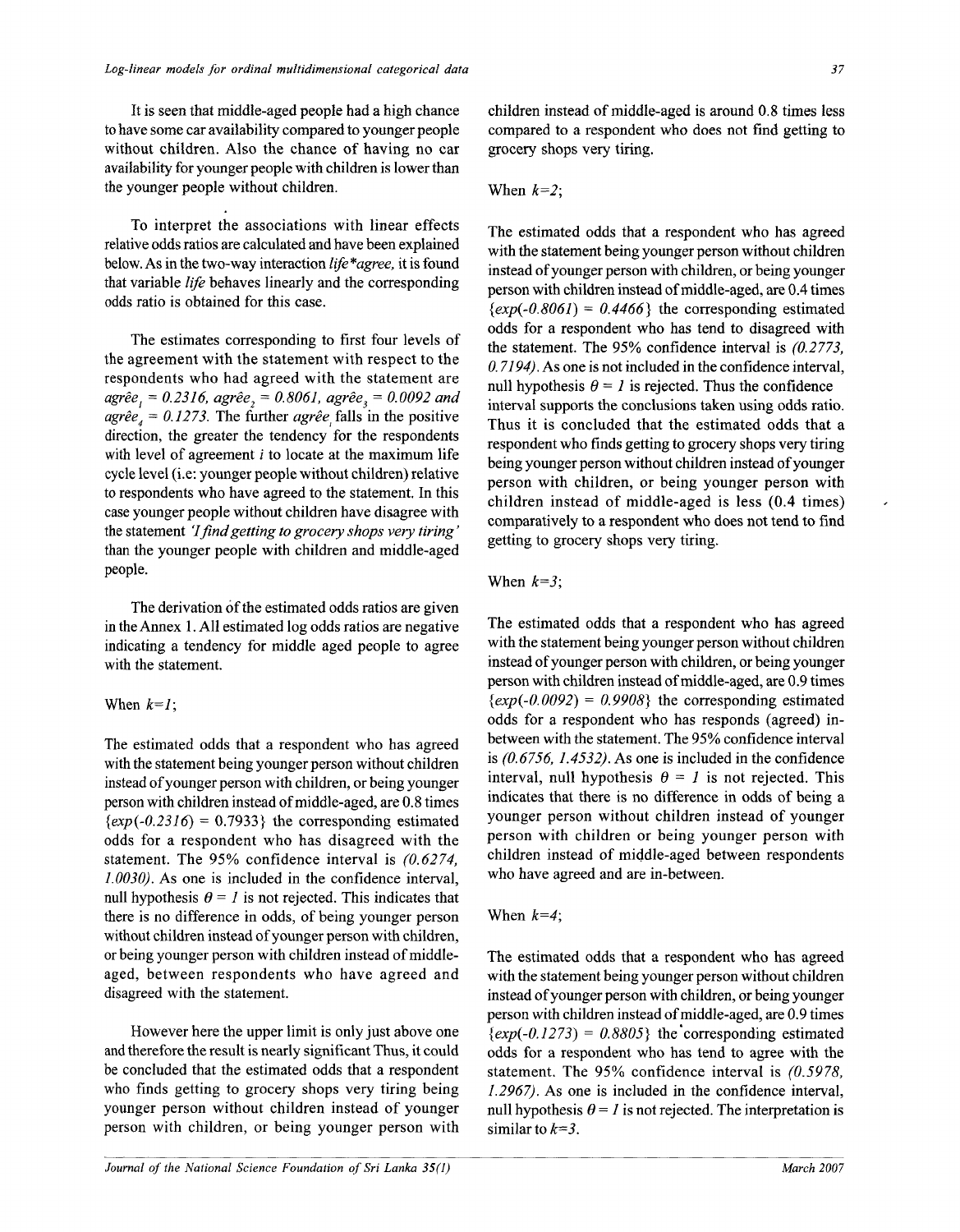The *ML* estimate  $\hat{\beta} = -0.0950$  (negative) indicates that the respondents having higher car availability tend to disagree more with the statement 7 *find getting to grocery shops very tiring'.* 

The corresponding odds ratio is;

$$
\hat{\theta}_{ik(j)} = exp(\hat{\beta}) = exp(-0.0950) = 0.9094
$$

Thus the estimated odds that a respondent agreeing with the statement (who finds getting to grocery shops very tiring) having full car availability instead having some car availability, or having some car availability instead of no car availability is approximately 0.9 times *{exp (-0.0950) = 0.9094}* the corresponding estimated odds for a respondent who does not find getting to grocery shops very tiring. The 95% confidence interval is *(0.8615, 0.9599)* which does not include 1. Thus the null hypothesis  $\theta = I$  is rejected and hence it is seen that the confidence interval supports the conclusions taken using the odds ratio.

Thus it could be concluded that respondents do not find getting to grocery shops tiring with increasing car availability.

# **DISCUSSION**

The main objective of this paper was to discuss the advantages of using the natural orderings of ordinal categorical variables. It was of particular interest to illustrate that models which use the natural orderings are simpler, provide easier quantification of associations in terms of odds ratios and have more power to detect interactions when compared to models which use nominal scale variables. A three-dimensional example was used for illustration.

A standard log-linear model was chosen to explore the associations among life cycle levels, car availability, and agreement with the statement *'1 find getting to grocery shops very tiring'* by considering the variables to be of nominal scale.

Then the model was chosen by taking the natural orderings of the variable into account. In this case it was found that in the association between *car* and *agree,* both variables *car* and *agree* could be treated as linear variables than factors. And also in the association between *life* and *agree,* variable *life* could be treated as continuous. This reduced the number of parameters corresponding to each of the interactions. Due to this parameter reduction the degrees of freedom corresponding to the model was increased (by 11) and thus it was possible to obtain a more parsimonious model with much simpler interpretations.

Estimated odds showed that, respondents with higher car availability do not find getting to grocery shops very tiring and thus tends to disagree with the statement T *find getting to grocery shops very* tiring'.

Also respondents who have agreed with the statement being younger persons without children instead of younger persons with children, or being younger persons with children instead of being middleaged, are 0.4 times *{exp(-0.8061)* = *0.4466}* the corresponding estimated odds for a respondent who tends to disagree with the statement.

It was clear from the analysis that the suggested model tests the associations with 27 degrees of freedom where as standard log-linear model tests the same associations only with 16 degrees of freedom. Thus the number of parameters used to interpret the associations in the suggested model is less than in the standard loglinear model, illustrating that the suggested model is simpler. Though standard log-linear models require  $2 \times 2$ sub-tables to describe the interactions, the suggested model can be easily utilized to calculate odds ratios (Annex 1) to describe the similar interactions. As shown in Annex 2 the power for testing associations is higher in the suggested model.

Throughout this paper an illustration of methods of selection of terms, deciding the form of the terms and interpreting terms have been studied for the three dimensional case. This could be easily generalized, using the same approach for the multi dimensional case. This work could further be extended by examining the magnitude of increase in power of the likelihood-ratio tests, when the ordinal nature of the categorical variables is utilized, by using simulation studies.

# References

 $\ddot{\phantom{a}}$ 

- 1. Agresti A. (1984). *Analysis of Ordinal Categorical Data,*  John Wiley and Sons, New York.
- *2.* Agresti A. (2002). *Categorical Data Analysis,* John Wiley and Sons, New York.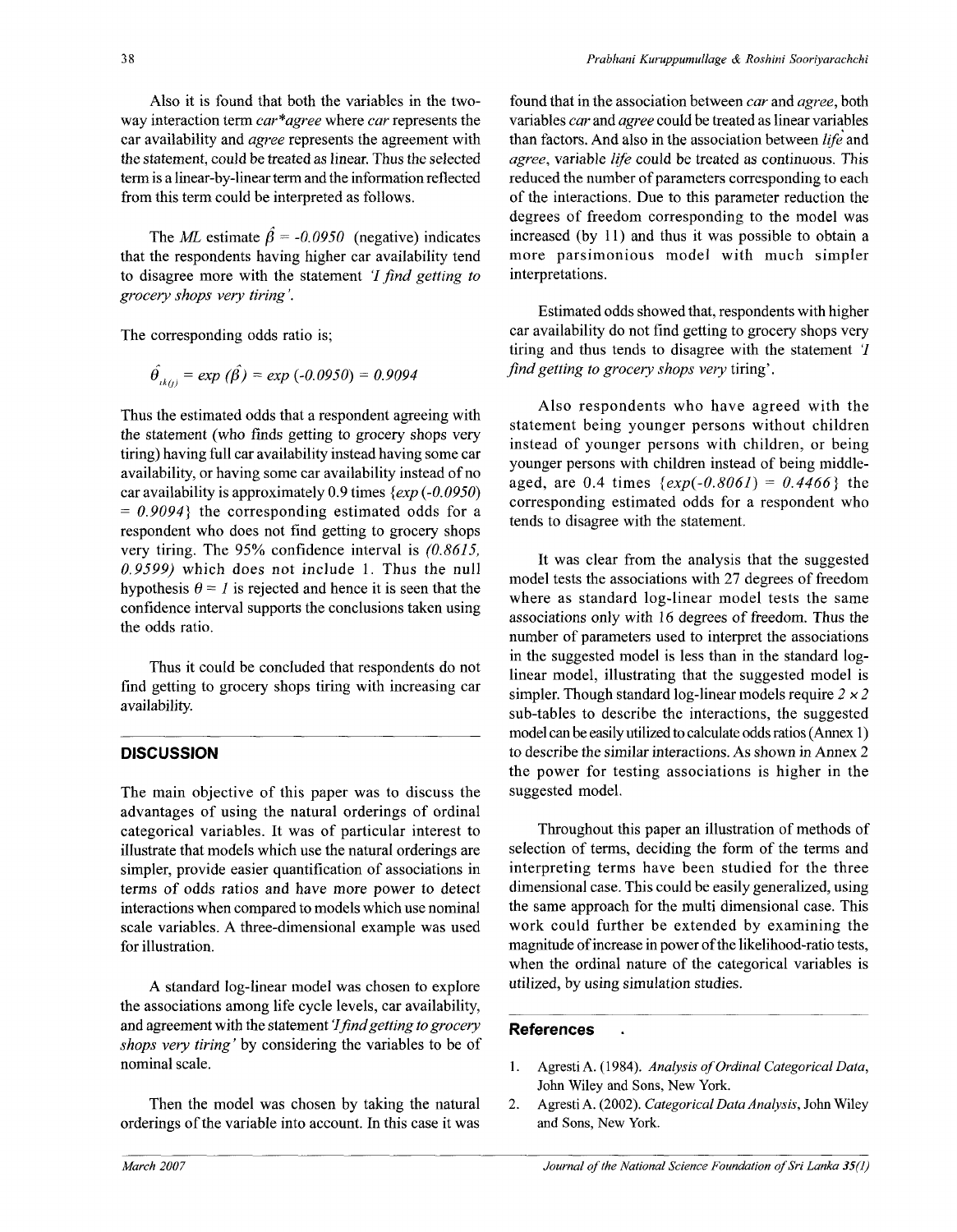- 3. Fingleton B. (1984). *Models for Category Counts,* Cambridge University Press. UK.
- 4. Clogg C. & Shihadeh E. (1994). Statistical Models for Ordinal Variables, Thousands Oaks, CA, Sage Publications. Review Author: Agresti A. (1995). *Contemporary Sociology*  24(5):711-712.

## Annex 1

The derivation of the estimated odds ratios;

$$
log_e(\hat{\theta}_{ik(j)}) = log_e \left[ \frac{[(\mu_{(i+1)j(k+1)})^*(\mu_{ijk})]}{(\mu_{(i+1)jk})^*(\mu_{ij(k+1)})} \right]
$$
  
=  $log_e(\mu_{(i+1)j(k+1)}) + log_e(\mu_{ijk}) - log_e\mu_{(i+1)jk} - log_e\mu_{ij(k+1)}$ 

By substituting the values;

$$
log_e(\hat{\theta}_{ik(j)}) = \begin{cases} [const + (life)_{(i+1)} + (car)_{j} + (agere)_{(k+1)} + (i+1)*agree)_{(k+1)} + ((i+1)*j)] + \\ (light + (air)_{j} + (car)_{j} + (agere)_{k} + (1)*{j})] - \\ (const + (life)_{i} + (i*agree)_{k} + (i*j)] - \\ [const + (life)_{(i+1)} + (car)_{j} + (agree)_{k} + (j*j)] - \\ (light + (air)_{(i+1)} + ((i+1)*agree)_{k} + ((i+1)*j)] - \\ [const + (life)_{i} + (car)_{j} + (agree)_{(k+1)} + \\ (life * car)_{ij} + (i*agree)_{(k+1)} + (i*j)] \end{cases}
$$

Thus;

$$
log_e(\hat{\theta}_{ik(j)}) = \{((i+1)*agree)_{(k+1)} + (i*agree)_{k}
$$

$$
((i+1)*agree)_{k} - (i*agree)_{(k+1)})
$$

$$
= (agree)_{k+1} - (agree)_{k}
$$

 $100(1 - \alpha)\%$  confidence interval for the above is;

$$
= \exp \left[ \log_e(\hat{\theta}_{ik(j)}) \pm \{Z_{\alpha/2} * \sqrt{\text{var}( \log_e(\hat{\theta}_{ik(j)}))} \} \right]
$$

Thus when *k=l;* 

$$
log_e(\hat{\theta}_{ik0}) = {(agree)_{(k+1)} - (agree)_k}
$$
  
= [0.0000 - (0.2316)]  
= -0.2316

- 5. Bowly S. & Silk J. (1982). Analysis of qualitative data using GLM: two examples based on shopping survey data. *The Professional Geographer* 34: 80-90.
- 6. Dobson A.J. (2002). *An Introduction to Generalized Linear Models,* Second Edition, Chapman and Hall.
- 7. Patnaik P.B. (1949). The Non-Central  $x^2$  and F distributions and their applications. *Biometrika* 36: 202-232.

To assess the 95% confidence interval;

$$
var\ \{log_e(\hat{\theta}_{ik(j)})\} = var(agree_{(k+1)}) + var(agree_{k}) -
$$

$$
[2 * cov (agree_{k+1}, agree_{k})]
$$

$$
= 0 + 0.0143 - (2 * 0) = 0.0143
$$

Thus 95% confidence interval is;

$$
= exp [log_e(\hat{\theta}_{ik(j)}) \pm \{Z_{\alpha/2}^* \sqrt{\text{var}(log_e(\hat{\theta}_{ik(j)}))}\}]
$$
  
= exp [-0.2316 \pm (1.96 \* \sqrt{(0.0143)})]  
= exp [-0.2316 \pm 0.2346]  
= exp [-0.4662, 0.0030]  
= (0.6274, 1.0030)

When *k=2;* 

$$
log_e(\hat{\theta}_{ik(j)}) = \{(agree)_{(k+1)} - (agree)_{k}\} = [0.0000 - (0.8061)]
$$
  
= - **0.8061**

Thus 95% confidence interval is;

$$
= exp [log_e(\hat{\theta}_{ik(j)}) \pm \{Z_{\alpha/2} * \sqrt{\text{var}(log_e(\hat{\theta}_{ik(j)}))}\}]
$$
  
= exp [-0.8061 \pm (1.96 \* 0.2432)] = exp [-0.8061 \pm 0.4767]  
= exp [-1.2828, -0.3294] = (0.2773, 0.7194)

When *k=3;* 

$$
log_e(\hat{\theta}_{ik(j)}) = \{(agree)_{(k+1)} - (agree)_{k}\}\
$$

$$
= [0.0000 - (0.0092)] = -0.0092
$$

Thus 95% confidence interval is;

$$
= exp [log_e(\hat{\theta}_{ik(j)}) \pm \{Z_{\alpha/2}} * \sqrt{(var(log_e(\hat{\theta}_{ik(j)})))}\]
$$
  
= exp [-0.0092 \pm (1.96 \* 0.1954)]  
= exp [-0.0092 \pm 0.3830] = (0.6756, 1.4532)